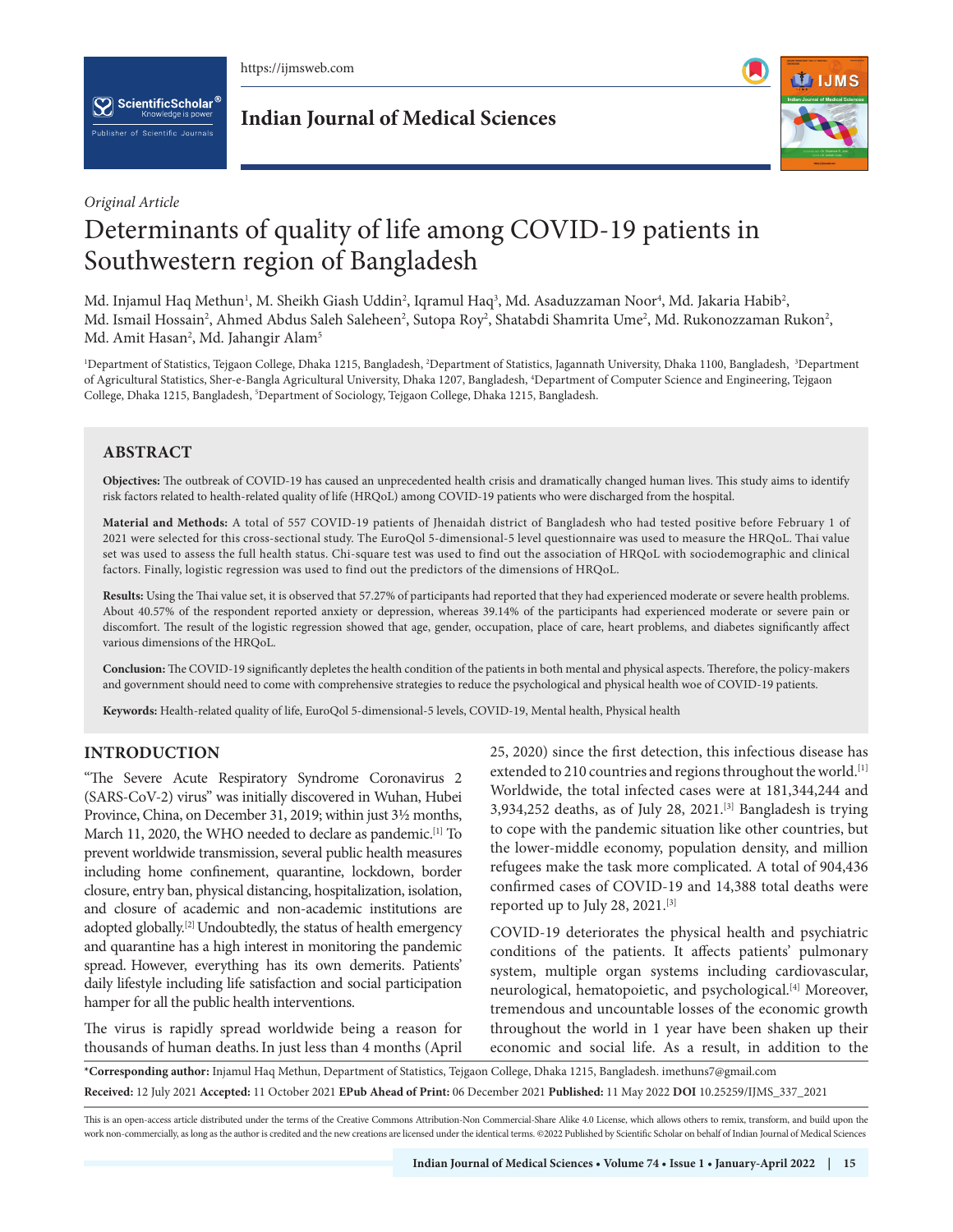physical problem, they face post-traumatic stress disorder symptoms, infection fears, anxiety, boredom, depression, confusion, anger, and insomnia on a regular basis for a long duration of quarantine, inadequate supplies, and financial and information loss.[1,2,4] Therefore, it is essential to measure the health status of COVID-19 patients in a multidimensional prospective that covers physical, psychological, and social domains.

Health-related quality of life (HRQoL) is a vital measure for assessing both the quantity (life years) and quality (health status) of health.[2] Several methods were developed to quantify HRQoL. In outcome and clinical research, a common tool named the EuroQol 5-dimensional-5 levels (EQ-5D-5L) is commonly used to measure HRQoL by assembling five health dimensions (self-care, usual activities, mobility, depression/anxiety, and pain/discomfort).<sup>[1]</sup> It is developed by the popular EuroQol group. Using the EQ-5D Bangla version, the health-related of quality of life of COID-19 patients and its predictors were assessed in this study.

## **MATERIAL AND METHODS**

#### **Study design and participants**

This cross-sectional study was conducted on COVID-19 patients of Jhenaidah district, Bangladesh. Jhenaidah is located in the southwestern part of Bangladesh with an area of  $1.964.77 \text{ km}^2$  and  $1,771,304$  populations. The survey was conducted on COVID-19-positive patients from March 1, 2021, to March 21, 2021. Information was collected through computer-assisted telephone interviews using a structured questionnaire. The participants were recruited through social media (e.g., Facebook). A total of 557 interviews were taken. Each of the interviews was recorded by a recorder along with completing the Google Forms of the questionnaire manually to assure the accuracy of the data. Participation was voluntary. The person who avoided the phone calls, who were disturbed to participate, performed incomplete interviews, and who were untraceable were excluded from the study.

#### **Sample size**

Since in this study, HRQoL outcome was measured as a binary outcome, the following formula, which is recommended by Walters (2002),<sup>[5]</sup> has been used to determine the sample size,

$$
n_{OR} = \frac{2(Z_{1-\frac{\alpha}{2}} + Z_{1-\beta})^2 / (logOR_{binary})^2}{\overline{\pi}(1-\overline{\pi})}
$$

Where,

 $n_{OR}$  = Sample size

 $Z_{1-*a*/2}$  = Value of standard normal distribution for the  $100(1-\alpha/2)$  percentiles.

 $Z_{1-\beta}$  = Value of standard normal distribution for the 100(1–*β*). ORBinary = Odds ratio

 $\overline{\pi}$  = average proportion on the different group.

About 5% level of significance and 90% power were considered for the study. Since there was no previous study in Bangladesh on HRQoL of COVID-19 patients using the EQ-5D-5L instrument in Bangladesh, odds ratio and average proportion were used of Ping  $(2020)^{[6]}$  which were used in this study. The odds ratio of the Ping's  $(2020)^{[6]}$  study was ranging from 0.166 ( $\bar{\pi}$  = 0.013) and 9.156 ( $\bar{\pi}$  = 0.017). Using those values at 5% level of significance and 90% power, we get sample sizes 508 and 257. Finally, in a computer-assisted telephone survey conducted in 2019,<sup>[7]</sup> the overall response rate among the known eligible respondent was 89.0%. Adjusting the response rate, we got the sample size 570 and 288. Considering the complex nature of the HRQoL, we have chosen 570 as the final sample size of this study.

#### **Data collection**

Data were collected from March 1, 2021, to March 21, 2021, in Jhenaidah, Bangladesh, during home confinement through telephone (or mobile) interviews and records review. We used an online structural questionnaire related to HRQoL of COVID-19 patients. We recorded each interview by a recorder and completed the Google Forms of the questionnaire manually to assure the accuracy of the data. By briefing the actual motive of the data collection, informed consent was attained from the participant. Hence, the participation was voluntary. We have made the phone call to 570 patients. Among those patients, 13 patients, who avoided the phone calls or were disturbed to participate or performed incomplete interviews, or were untraceable, were excluded from the study. Therefore, the final study population was 557.

#### **Measures**

## *HRQoL*

We used the instrument EuroQol 5D (EQ-5D)<sup>[8]</sup> for assessing the HRQoL of the COVID-19 affected patients. It is a common instrument developed by the EuroQol group.[8] The instrument comprises a descriptive system and a visual analog scale (EQ-VAS).[2] This descriptive system consists of five health dimensions: Mobility, self-care, usual activities, pain/discomfort, and anxiety/depression. The overall health status of the patients can be determined by the EQ-5D instrument. To measure patients' response, each of the dimensions for defining all possible health states has five levels (no problems, slight problems, moderate problems, severe problems, and unable to/extreme problems).[1] The EQ-VAS was a hash marked scale and had a range from 0 to 100, where, 0 presents the worst imaginable health and 100 for the best imaginable health.[2] There are many applicable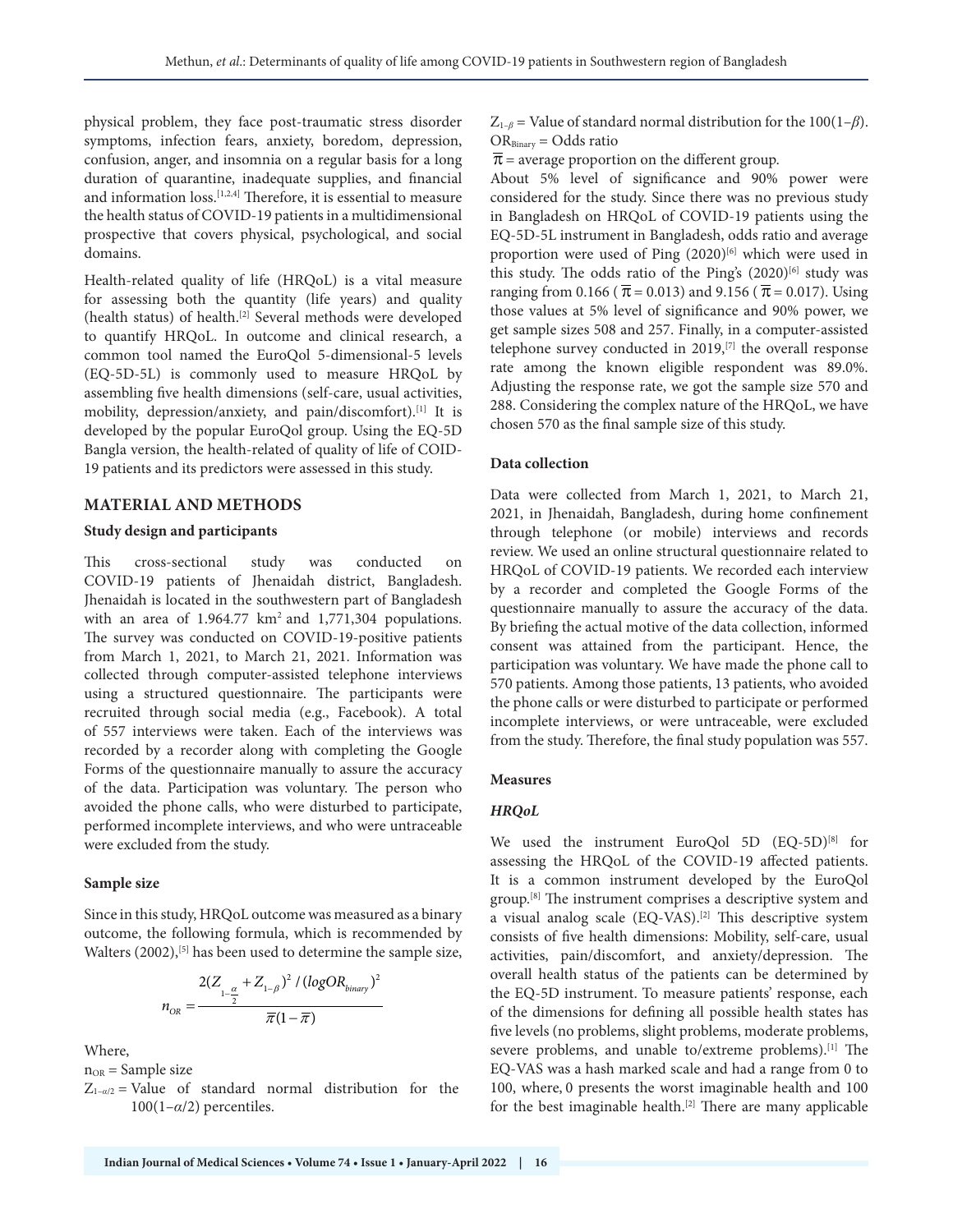values sets to determine the values of overall health states such as the Iranian interim EQ-5D-5L value set, the Vietnam EQ-5D value set, nonetheless, we used the Thai value set.[9]

#### **Sociodemographic and clinical factors**

The independent variables used in this study were categorized as sociodemographic and clinical factors such as gender, age, education, occupation, physical exercise, body mass index (BMI), comorbidities, and place of care.

### **Statistical analysis**

Frequency and percentage distribution were used to show the descriptive nature. Chi-square test was deployed to find out the association between the domains of HRQOL and sociodemographic and clinical factors. Finally, binary logistic regression was fitted to find out the predictors of HRQoL. All the statistical analyses were performed using R-programming version 4.0.

### **Ethical statement**

The participation of COVID-19 patients in this study was voluntary for this study. The objective and nature of this study were explained to each participant, and their informed consent was taken before the interview. The unanimity of the participants was ensured, and the guidelines of Helsinki Declarations for conducting any study using human subjects were followed in this study.

## **RESULTS**

## **Sociodemographic and clinical characteristic of participants**

A total of 557 participants (417 males and 140 females) responded to the survey. Most of the participants (51.17%) were less than 41 years old. About 19.93% of participants were in the age group of 41–49 years and the rest (more than 50 years) were 28.90%. Concerning the education level, the majority (58.89%) have higher education (more than 10 years), 35.01% have an education level of 6–10 years, and 6.10% have less than 5 years. About 52.78% service holders participated in this study, 13.29% were unemployed, and the rest (33.93%) had other jobs. About 32.68% commit to regular exercise and 67.32% don't do it regularly. We found 83.30% of the participants took treatments at home when they became COVID-19 positive and 16.70% were treated in hospital. The majority (52.06%) had normal weight, 43.45% had overweight, and the least (4.49%) had underweight. About 8.98% of the participants reported that they suffered from a heart problem. Most patients (82.23%) informed that they did not have hypertension, and 15.26% had diabetes. It was a matter of joy that 98.38% of the patients had no stroke.

#### **Health-related quality of life**

Among the five dimensions of EQ-5D-5L, only 15.26% reported moderate or severe mobility problem. The percentage of moderate or severe usual activities problem was 11.85. The most frequently reported problems were anxiety and depression, approximate two-fifth of the participants described moderate or severe problem. Whereas, a tiny fraction (2.51%) of the respondents felt moderate or severe problem for self-care. Using the Thai value set,<sup>[9]</sup> the overall health states was determined. More than half (57.27%) of the study population faced moderate or severe problem.

## **Association of HRQoL with sociodemographic and clinical factors**

There are 11 variables including gender, age, education, occupations, regular exercise, place of care, BMI, heart problem, hypertension, diabetes, and stroke. Dependent variables – quality, mobility, self-care, usual activities, pain discomfort, and anxiety-depression all are categorical variables. Among the participants, women (25%) were more interested to report the problem in mobility than men (12%). Similarly, women reported the most problem in self-care and usual activities than men (7.1% compare to 1% and 22.9% compare to 8.2%, respectively). Compare to others age group, 50+ age group people were more likely to indicate a problem in mobility (25.5%), usual activities (16.6%), pain discomfort (58.4%), and anxiety-depression (53.4%). Opposite result was found for quality of life of the people cured from COVID-19. Among the groups, less than 41 years age people were more likely to report severe problem in context of their life quality (63.9%). Less than 5 years educated respondents claimed that they felt the problem in quality (67.6%) and usual activities (20.6%) compare to other groups. On the other hand, people who had 6-10 years of education were more likely to face anxiety-depression (52.8%). Unemployed participants reported the problem in mobility (32.4%), self-care (10.8%), usual activities (23%), and anxiety-depression (47.3%) than other groups. Compare to the people had a tendency to exercise regularly, no regular exercise respondents were more likely to face anxiety-depression problem (46.1%). Respondents receiving care in the hospital during COVID-19 reported the most problem in mobility (25.8%), self-care (6.5%), and usual activities (20.4%). Those who had heart problem were more likely to report problem in mobility (46%), usual activities (30%), pain discomfort (54%), and anxiety-depression (56%). About 22.2% and 52.5% of respondents who had hypertension problem reported the problem in mobility and anxiety-depression, respectively. On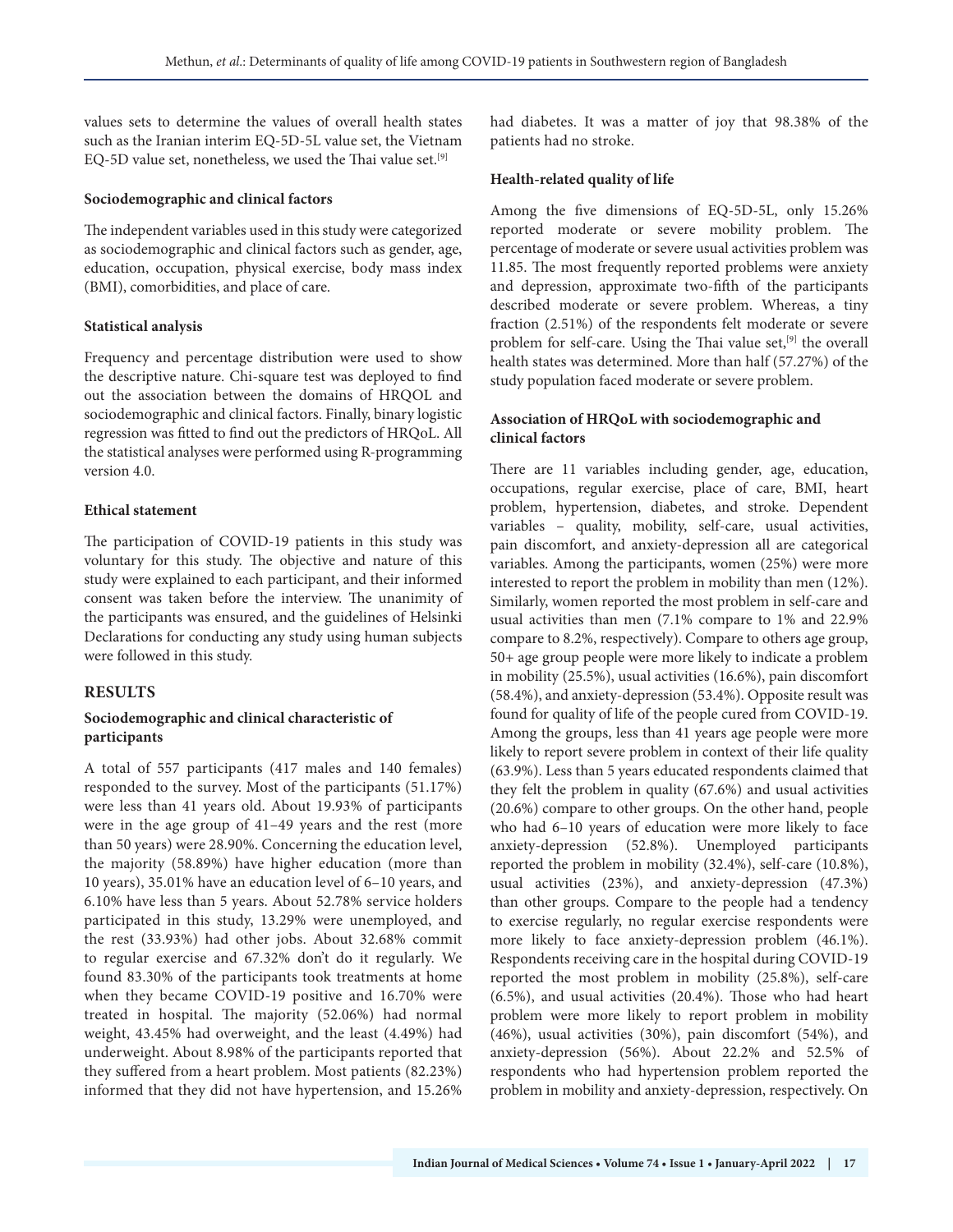the contrary, people who had no hypertension problem were more likely to report problem in quality of life and similar result was found for diabetic people (60.2%). Majority of the respondents (88.9%) who had any stroke history were more prone to anxiety-depression.

## **Logistics regression**

Table 1 presents the odds ratio of the risk factors for different domains for COVID-19 patients. The logistic regression demonstrated that gender, age, occupation, place of care, and heart problem had a significant association with mobility dimension. Male had 0.304 times (OR = 0.304 CI: 0.166–0.552) fewer mobility difficulties than female whereas aged people had faced great difficulties (for people aged more than 50, OR = 3.92, CI: 2.03–7.75, *P* < 0.001) in mobility compared to the people aged less than 41. People who were service holders had 64% less (OR = 0.354, CI: 0.173– 0.726) mobility problem than unemployed people (maximum unemployed people are in <18 or 50+ age group). Place of care is a significant factor to determine COVID-19 patient's post-COVID-19 health conditions. People who had to take treatment in a hospital were more likely (OR = 1.971 CI: 1.056–3.615) to face mobility difficulties. Heart patients were more likely to face mobility difficulties compared to the people who had no heart problem.

Gender, occupation, place of care, and heart problems were significantly associated with the self-care module. Male had 0.123 times (OR = 0.123, CI: 0.028–0.435) fewer selfcaring problems than female. Service holders were felt 92%  $(OR = 0.079, CI: 0.010-0.370)$  fewer problems in self-caring than unemployed people while the people who were involved in other occupations felt 76% (OR = 0.240, CI: 0.059–0.854) fewer problems in self-caring compared to unemployed people. People who took treatment in hospital (OR = 3.665, CI: 1.037–12.456) and the people who had heart problem (OR = 8.969, CI: 2.407–34.280) were more likely to face difficulties in self-caring.

Results showed that male (OR =  $0.269$ , CI:  $0.146 - 0.492$ ), age (age group 41–49: OR = 2.626, CI: 1.226–5.593; and age group more than 50: OR =  $2.312$ , CI: 1.144-4.720), service holder (OR = 0.422, CI: 0.192–0.937), care at hospital (OR = 2.137, CI: 1.106–4.024), and heart problem  $(OR = 2.771, CI: 1.294-5.768)$  were significantly associated with usual activities dimension.

People aged more than 50 were more prone (OR = 3.089, CI: 2.024–4.741) to feel pain or discomfort in their body compared to the people aged less than 41. Diabetic people were more likely (OR = 1.689 CI: 1.032–2.774) to have pain or discomfort.

Educated people such as people who had education more than 10 years were less prone (OR =  $0.51$ , CI:  $0.33-0.78$ ) to feel

| Table 1: Multivariate logistic regression analysis results. |                                                      |                                           |         |  |  |
|-------------------------------------------------------------|------------------------------------------------------|-------------------------------------------|---------|--|--|
| <b>Dimensions</b>                                           | <b>Variables</b>                                     | Odds ratio<br>$(95\% \text{ CI})$         | p-value |  |  |
| Mobility                                                    | Gender<br>Female (ref)<br>Male                       | 1.00<br>0.304<br>(0.166, 0.552)           | 0.000   |  |  |
|                                                             | Age<br>Less than $41$ (ref)<br>$41 - 49$             | 1.00<br>3.247<br>(1.55, 6.845)            | 0.002   |  |  |
|                                                             | More than 50                                         | 3.92<br>(2.031, 7.748)                    | 0.000   |  |  |
|                                                             | Occupations<br>Unemployed (ref)<br>Service holder    | 1.00<br>0.354                             | 0.004   |  |  |
|                                                             | Others                                               | (0.173, 0.726)<br>0.307<br>(0.147, 0.641) | 0.002   |  |  |
|                                                             | Regular exercise<br>$No$ (ref)<br>Yes                | 1.00<br>0.716<br>(0.395, 1.262)           | 0.258   |  |  |
|                                                             | Place of care<br>Home (ref)<br>Hospital              | 1.00<br>1.971<br>(1.056, 3.615)           | 0.03    |  |  |
|                                                             | Body mass index<br>Normal weight (ref)<br>Overweight | 1.00<br>1.206<br>(0.659, 2.184)           | 0.539   |  |  |
|                                                             | Obesity                                              | 1.831<br>(0.849, 3.859)                   | 0.116   |  |  |
|                                                             | Heart problem<br>No (ref)<br>Yes                     | 1.00<br>4.157<br>(2.070, 8.350)           | 0.000   |  |  |
|                                                             | Hypertension<br>$No$ (ref)<br>Yes                    | 1.00<br>1.776<br>(0.945, 3.282)           | 0.069   |  |  |
| Self-care                                                   | Gender<br>Female (ref)<br>Male                       | 1.00<br>0.123<br>(0.028, 0.435)           | 0.002   |  |  |
|                                                             | Occupations<br>Unemployed (ref)<br>Service holder    | 1.00<br>0.079                             | 0.004   |  |  |
|                                                             | Others                                               | (0.010, 0.370)<br>0.240<br>(0.059, 0.854) | 0.032   |  |  |
|                                                             | Place of care<br>Home (ref)                          | 1.00                                      |         |  |  |
|                                                             | Hospital                                             | 3.665<br>(1.037, 12.456)                  | 0.037   |  |  |
|                                                             | Heart problem<br>No (ref)<br>Yes                     | 1.00<br>8.969<br>(2.407, 34.280)          | 0.001   |  |  |

*(Contd...)*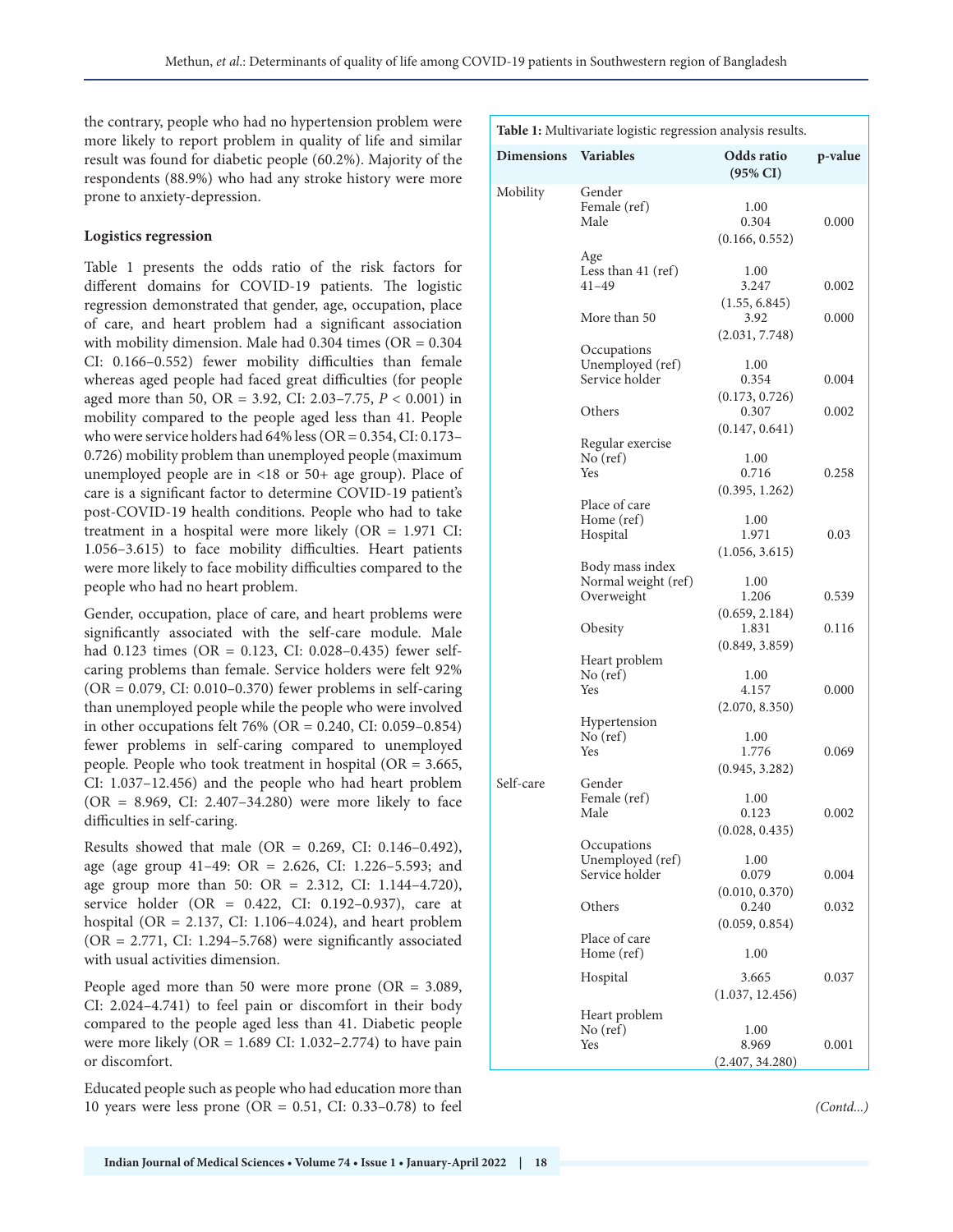| Table 1: (Continued). |                                         |                                   |         |  |  |
|-----------------------|-----------------------------------------|-----------------------------------|---------|--|--|
| <b>Dimensions</b>     | <b>Variables</b>                        | Odds ratio<br>$(95\% \text{ CI})$ | p-value |  |  |
| Usual                 | Gender                                  |                                   |         |  |  |
| <b>Activities</b>     | Female (ref)                            | 1.00                              |         |  |  |
|                       | Male                                    | 0.269                             | 0.000   |  |  |
|                       | Age                                     | (0.146, 0.492)                    |         |  |  |
|                       | Less than 41 (ref)                      | 1.00                              |         |  |  |
|                       | $41 - 49$                               | 2.626                             | 0.012   |  |  |
|                       | More than 50                            | (1.226, 5.593)<br>2.312           | 0.019   |  |  |
|                       |                                         | (1.144, 4.720)                    |         |  |  |
|                       | Education                               |                                   |         |  |  |
|                       | $6-10$ years (ref)<br>Less than 5 years | 1.00<br>1.495                     | 0.431   |  |  |
|                       |                                         | (0.520, 3.945)                    |         |  |  |
|                       | More than 10 years                      | 0.955                             | 0.891   |  |  |
|                       |                                         | (0.498, 1.846)                    |         |  |  |
|                       | Occupations<br>Unemployed (ref)         | 1.00                              |         |  |  |
|                       | Service holder                          | 0.422                             | 0.032   |  |  |
|                       |                                         | (0.192, 0.937)                    |         |  |  |
|                       | Others                                  | 0.487                             | 0.069   |  |  |
|                       | Place of care                           | (0.223, 1.066)                    |         |  |  |
|                       | Home (ref)                              | 1.00                              |         |  |  |
|                       | Hospital                                | 2.137                             | 0.021   |  |  |
|                       | Heart problem                           | (1.106, 4.024)                    |         |  |  |
|                       | No (ref)                                | 1.00                              |         |  |  |
|                       | Yes                                     | 2.771                             | 0.007   |  |  |
| Pain                  | Age                                     | (1.294, 5.768)                    |         |  |  |
| discomfort            | Less than 41 (ref)                      | 1.00                              |         |  |  |
|                       | $41 - 49$                               | 1.501                             | 0.087   |  |  |
|                       | More than 50                            | (0.939, 2.387)<br>3.089           | 0.000   |  |  |
|                       |                                         | (2.024, 4.741)                    |         |  |  |
|                       | Heart problem                           |                                   |         |  |  |
|                       | No (ref)<br>Yes                         | 1.00                              |         |  |  |
|                       |                                         | 1.271 (0.683,<br>2.371)           | 0.447   |  |  |
|                       | Diabetes                                |                                   |         |  |  |
|                       | No (ref)                                | 1.00                              |         |  |  |
|                       | Yes                                     | 1.689<br>(1.032, 2.774)           | 0.037   |  |  |
| Anxiety-              | Age                                     |                                   |         |  |  |
| depression            | Less than $41$ (ref)                    | 1.00                              |         |  |  |
|                       | $41 - 49$                               | 0.945                             | 0.819   |  |  |
|                       |                                         | (0.579, 1.529)                    |         |  |  |
|                       | More than 50                            | 1.407                             | 0.141   |  |  |
|                       |                                         | (0.892, 2.217)                    |         |  |  |
|                       | Education<br>$6-10$ years               | 1.00                              |         |  |  |
|                       | (ref)                                   |                                   |         |  |  |
|                       | Less than 5 years                       | 0.774                             | 0.520   |  |  |
|                       |                                         | (0.353, 1.694)                    |         |  |  |
|                       | More than 10 years                      | 0.510<br>(0.332, 0.782)           | 0.002   |  |  |
|                       |                                         |                                   |         |  |  |
|                       |                                         |                                   | (Contd) |  |  |

| Table 1: (Continued). |                                    |                                           |         |  |  |
|-----------------------|------------------------------------|-------------------------------------------|---------|--|--|
| <b>Dimensions</b>     | <b>Variables</b>                   | Odds ratio<br>$(95\% \text{ CI})$         | p-value |  |  |
| Full health           | Occupations<br>Unemployed<br>(ref) | 1.00                                      |         |  |  |
|                       | Service holder                     | 0.996                                     | 0.989   |  |  |
|                       | Others                             | (0.561, 1.789)<br>0.964<br>(0.524, 1.777) | 0.906   |  |  |
|                       | Regular exercise<br>$No$ (ref)     | 1.00                                      |         |  |  |
|                       | Yes                                | 0.436<br>(0.286, 0.655)                   | 0.000   |  |  |
|                       | Heart problem<br>No (ref)          | 1.00                                      |         |  |  |
|                       | <b>Yes</b>                         | 1.250<br>(0.648, 2.410)                   | 0.502   |  |  |
|                       | Hypertension<br>$No$ (ref)         | 1.00                                      |         |  |  |
|                       | Yes                                | 1.580<br>(0.984, 2.541)                   | 0.058   |  |  |
|                       | Diabetes<br>$No$ (ref)<br>Yes      | 1.00<br>1.919                             | 0.014   |  |  |
|                       | Stroke                             | (1.141, 3.247)                            |         |  |  |
|                       | No (ref)<br>Yes                    | 1.00<br>8.563<br>(1.412, 165.469)         | 0.051   |  |  |
|                       | Age<br>Less than 41 (ref)          | 1.00                                      |         |  |  |
|                       | $41 - 49$                          | 0.826<br>(0.524, 1.309)                   | 0.413   |  |  |
|                       | More than 50                       | 0.595<br>(0.388, 0.912)                   | 0.017   |  |  |
|                       | Education<br>$6-10$ years          | 1.00                                      |         |  |  |
|                       | (ref)<br>Less than 5 years         | 2.051                                     | 0.072   |  |  |
|                       | More than 10 years                 | (0.958, 4.628)<br>1.283                   | 0.195   |  |  |
|                       | Hypertension<br>$No$ (ref)         | (0.879, 1.871)<br>1.00                    |         |  |  |
|                       | Yes                                | 0.663<br>(0.419, 1.046)                   | 0.077   |  |  |
|                       | Diabetes<br>$No$ (ref)             | 1.00                                      |         |  |  |
|                       | Yes                                | 0.574<br>(0.349, 0.937)                   | 0.027   |  |  |

anxiety or depression. Result shows that regular exercise plays a significant role in reducing anxiety or depression. People who exercise regularly were 56% less likely (OR = 0.44, CI: 0.29–0.66) to feel anxiety or depression in post-COVID-19 period compared to the people who did not exercise regularly. Diabetic people were more likely (OR = 1.92, CI: 1.14–3.25) to feel anxiety or depression than non-diabetic people.

People who were aged more than 50 experiencing 40% less bad quality of life than people aged less than 41. Diabetic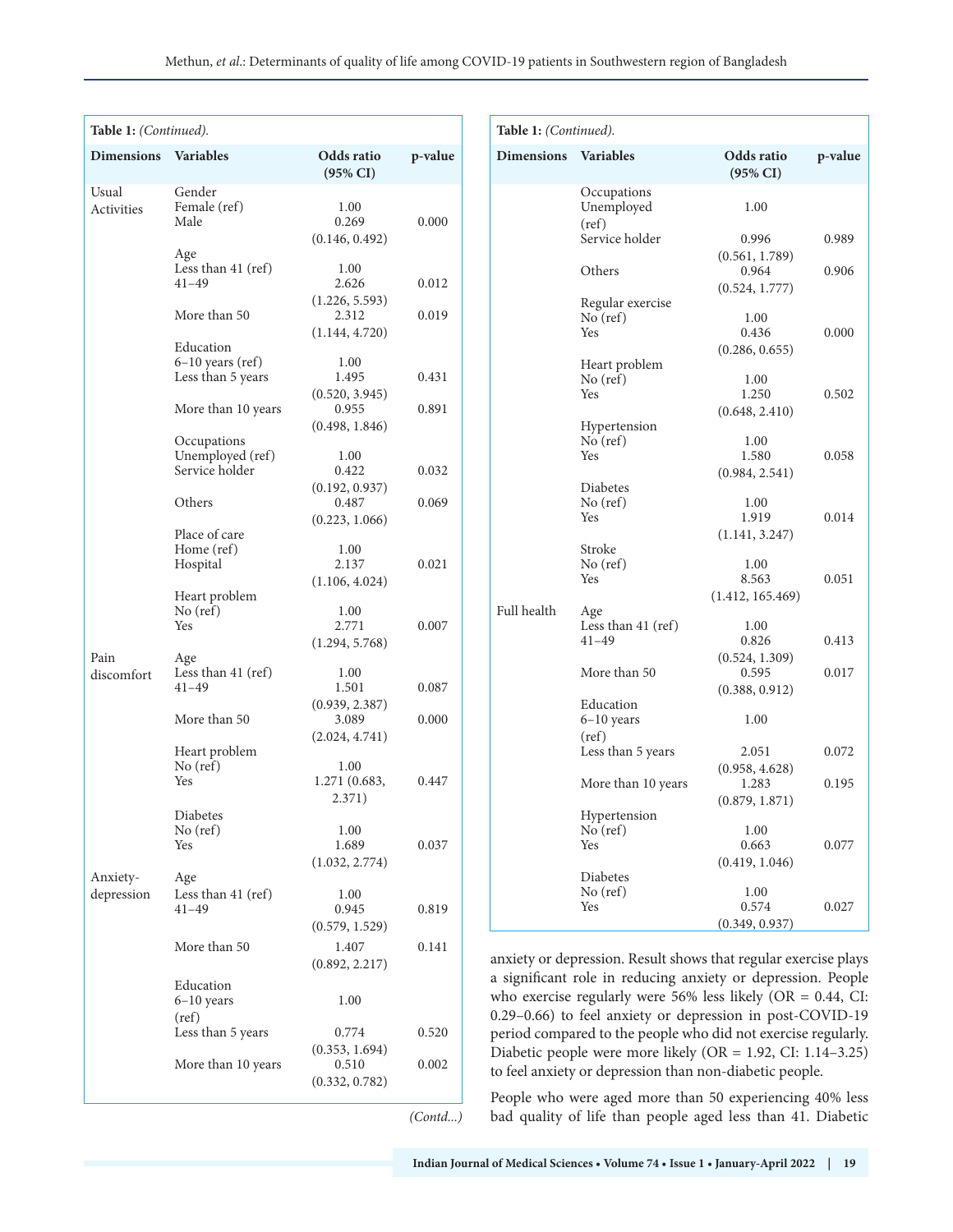people were less likely (OR =  $0.574$ , CI:  $0.349$ ,  $0.937$ ) to have bad quality of life.

## **DISCUSSION**

To the best of our knowledge, the present study is one of the few studies to examine the factors associated with HRQoL (mobility, self-care, usual activities, pain discomfort, anxiety-depression symptoms, and full health) among COVID-19 at Jhenaidah district in Bangladesh. This study highlights that 40.57% of COVID-19 patients reported anxiety or depression. In a survey on the mental health of COVID-19 patients in Bangladesh, Hassan *et al.* (2021)<sup>[10]</sup> found that 47.7% of COVID-19 patients of Bangladesh suffered from anxiety or depression. Whereas, in another study on COVID-19 patients in Bangladesh, Abir *et al.* (2021)<sup>[11]</sup> observed that 49% of COVID-19 patients of Bangladesh had experienced moderate or severe depression while the percentage for anxiety was 73%. The current study also demonstrates that 39.14% of the respondent suffered from pain or discomfort. A similar result was also observed in a study in Brazil by Todt et al. (2021);<sup>[12]</sup> they found that 39.5% of the COVID-19 patients, after 3 months of discharge from the hospital, report pain and discomfort. However, in an international cross-sectional study, Shah *et al*. [13] reported that 81.1% of COVID-19 patients suffered from pain or discomfort. The result of the study also illustrated that, in general, 42.27% of the respondents experienced moderate to several health problems. A multicenter follow-up study of HRQoL of COVID-19 patients of China also illustrated that 57.6% of patients reported physical issues after 3 months of discharge.<sup>[14]</sup>

This study highlighted that sex, age, occupation, place of care, and heart problem were significant factors for the problem of mobility and usual activities, respectively, among COVID-19 patients released from the hospital. Sex, occupation, place of care, and heart problem were found statistically significantly associated with self-care problems among COVID-19 patients discharged from the hospital but age, and diabetes was found significant factors associated with pain discomfort and full health, respectively. Moreover, education, regular exercise, and diabetes were significant risk factors for anxiety and depression among COVID-19 patients discharged from the hospital. These findings would be beneficial for the government and policymaker for planning, creating, and executing proper mediations and addressing the limitations to developing the quality of health facilities of COVID-19 patients. In a similar study, Arab-Zozani *et al*. conducted on 400 COVID-19 patients and observed that gender, age, employed status, education, heart disease, diabetes, and hypertension were significant risk factors for EQ-5D-5L.<sup>[1]</sup> Mobility has played an important indicator in regulating COVID-19 spread in Bangladesh. A USA study has also reported that male patients were faced fewer mobility difficulties than female patients. As evident from another literature, gender had not a significant risk factor for mobility.[15] Interestingly, we also identified older patients (50 or above aged people) have face

larger mobility difficulties compared to patients age less than 41 years of age. A higher ratio of the elderly to young people was linked to a lower level of mobility among regions.<sup>[16]</sup> A study by Timenetsky *et al*. showed that patients' age was a significant risk factor associated with patients' mobility level in Brazil.[15] In this analysis, place of care was significant risk factors associated with mobility issues for COVID-19 patients. In the same context, patients had a greater risk of decline of mobility level when they stay in ICU during the COVID time.<sup>[15]</sup>

The current study revealed that male COVID-19 patients had fewer self-caring problems than female COVID-19 patients who were discharged from hospital. A recent case report indicated that gender was not a significant factor for selfcaring problems.[17] As the study shows, service holders were less likely to have fewer self-caring problems than unemployed patients. Recent evidence shows that employees in Germany were lower attacked by COVID-19 because of their stable unemployment insurance procedure than people from other countries.<sup>[18]</sup> Specifically, we found that patients with heart disease were more prone to face difficulties in self-caring compared to their counterparts. One study showed that people who had heart problems were less likely to in self-protective behaviors.<sup>[17]</sup>

The findings demonstrated that older COVID-19 patients were less likely to have higher quality of life scores compares to the younger COVID-19 patients. Arab-Zozani *et al*. also found that younger patients had higher scores of HRQoL than older patients which imply that older patients who had been discharged from the hospital were more affected by COVID-19 than younger patients.<sup>[1]</sup>

The present study also showed that having diabetes had a significantly lower risk factor for the problem of quality of life among COVID-19 patients. Furthermore, a study suggested diabetes as a potential risk factor in 2019-nCoV infection.[19] Interestingly, we also identified that age is not a significant risk factor for anxiety and depression problems among COVID-19 patients after discharge from the hospital. On the other hand, older people were linked to a higher likelihood of anxiety levels compared to their counterparts in Portugal.<sup>[20]</sup> In the present study, significant differences were found between patients' anxiety problems those who attained 6–10 years in education and those who attained more than 10 years in education. These findings were opposite to that of previous research conducted in Portugal and detected those higher educated individuals were less likely to feel anxiety than lower educated people.<sup>[20]</sup>

# **CONCLUSION**

The findings of this study illustrate a significant number of COVID-19 patients experienced moderate or severe health problems. Moreover, approximately two-fifth of participants experienced pain or discomfort and anxiety or depression. Therefore, comprehensive steps should be taken to identify